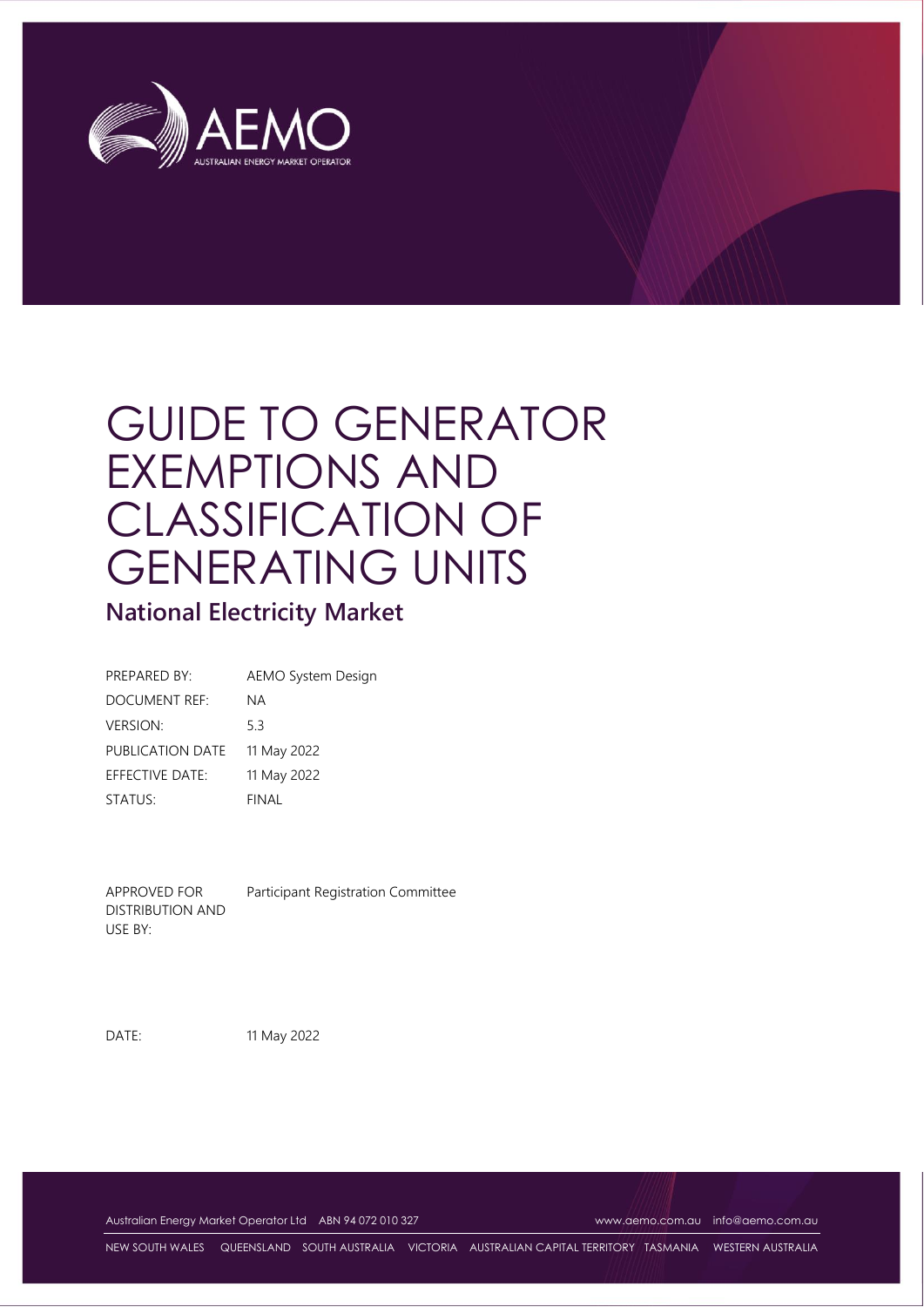

# **IMPORTANT NOTICE**

### Purpose

AEMO has prepared this document to provide information about the classification and exemption of generators in the National Electricity Market, as at the date of publication. It forms part of the registration information resources and guidelines that AEMO maintains consistent with clause 2.1.3(a) of the National Electricity Rules.

### Disclaimer

This document or the information in it may be subsequently updated or amended. This document does not constitute legal or business advice, and should not be relied on as a substitute for obtaining detailed advice about the National Electricity Law, the National Electricity Rules, or any other applicable laws, procedures or policies. AEMO has made every effort to ensure the quality of the information in this document but cannot guarantee its accuracy or completeness.

Accordingly, to the maximum extent permitted by law, AEMO and its officers, employees and consultants involved in the preparation of this document:

- make no representation or warranty, express or implied, as to the currency, accuracy, reliability or completeness of the information in this document; and
- are not liable (whether by reason of negligence or otherwise) for any statements or representations in this document, or any omissions from it, or for any use or reliance on the information in it.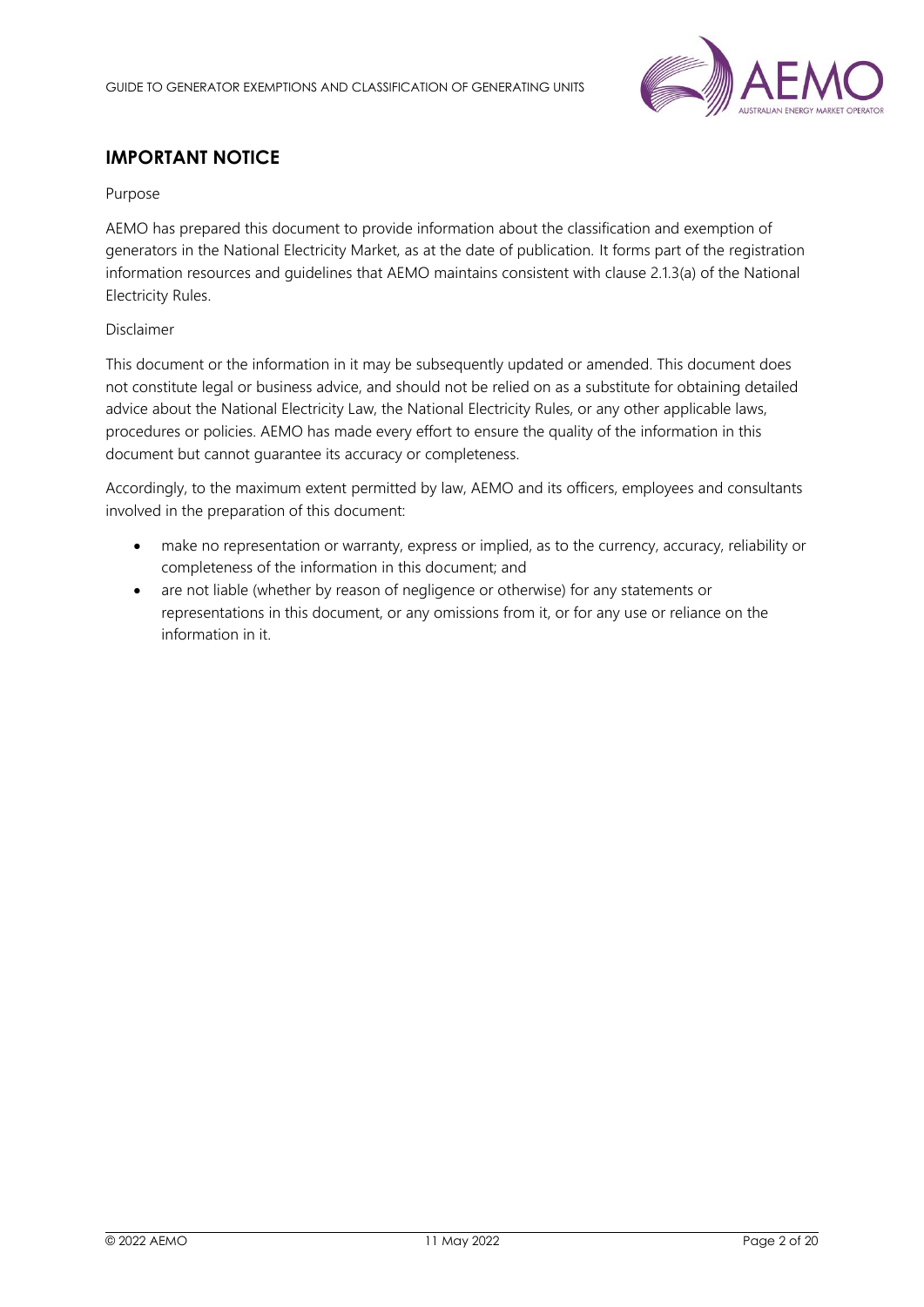

### **CONTENTS**

| 1.       | <b>INTRODUCTION</b>                                                                          | 4              |
|----------|----------------------------------------------------------------------------------------------|----------------|
| 1.1.     | Purpose and scope                                                                            | 4              |
| 1.2.     | Definitions and interpretation                                                               | 4              |
| 1.3.     | Related documents                                                                            | 5              |
| 1.4.     | Inquiries                                                                                    | 5              |
| 2.       | OVERVIEW OF EXEMPTIONS FROM REGISTRATION AS A GENERATOR                                      | 5              |
| 2.1.     | Authority to exempt                                                                          | 5              |
| 2.2.     | What exemption means                                                                         | 5              |
| 2.3.     | Exemption categories                                                                         | 6              |
| 2.4.     | Exemption application process                                                                | 6              |
| 3.       | EXEMPTIONS BASED ON GENERATING SYSTEM CHARACTERISTICS                                        | 7              |
| 3.1.     | Determining nameplate rating                                                                 | 7              |
| 3.2.     | No exemption for battery systems 5MW or more                                                 | $\overline{7}$ |
| 3.3.     | Exemption at the connection point                                                            | $\overline{7}$ |
| 3.4.     | Standing exemptions                                                                          | 8              |
| 3.5.     | Applications for Exemption - generating systems less than 30MW that are not eligible for the |                |
|          | standing exemption                                                                           | 8              |
| 3.6.     | Applications for exemption - generating systems 30MW or above                                | 10             |
| 3.7.     | Notifiable exemptions for pre-commissioning work                                             | 11             |
| 4.       | <b>INTERMEDIARY EXEMPTIONS</b>                                                               | 13             |
| 4.1.     | Applications                                                                                 | 13             |
| 4.2.     | Criteria                                                                                     | 13             |
| 4.3.     | Revocations                                                                                  | 14             |
| 5.       | <b>CLASSIFICATION OF GENERATING UNITS</b>                                                    | 14             |
| 5.1.     | Generally                                                                                    | 14             |
| 5.2.     | Classification as a scheduled generating unit                                                | 15             |
| 5.3.     | Classification as a non-scheduled generating unit                                            | 15             |
| 5.4.     | Classification as a semi-scheduled generating unit                                           | 16             |
| 5.5.     | Classification as a market generating unit                                                   | 17             |
| 5.6.     | Classification as a non-market generating unit                                               | 17             |
| 6.       | MARKET GENERATORS REGISTERING AS MARKET CUSTOMERS                                            | 18             |
| 6.1.     | Auxiliary load                                                                               | 18             |
| 6.2.     | Legacy classifications                                                                       | 19             |
| 6.3.     | Battery systems                                                                              | 19             |
|          | APPENDIX A.<br><b>EXAMPLES OF CLASSIFICATIONS</b>                                            | 20             |
| Figures  |                                                                                              |                |
| Figure 1 |                                                                                              |                |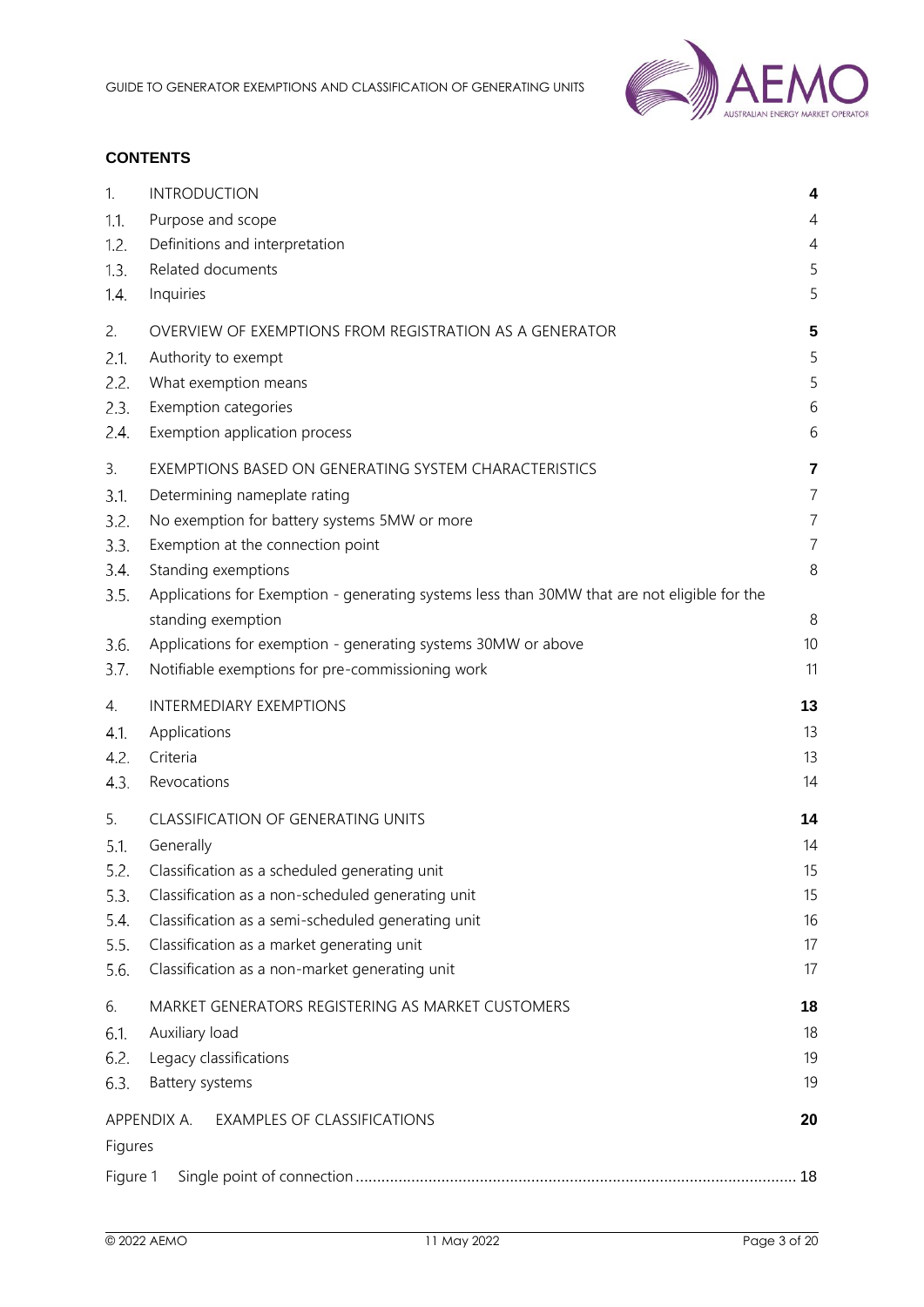

# <span id="page-3-0"></span>**1. INTRODUCTION**

#### <span id="page-3-1"></span> $1.1.$ **Purpose and scope**

This Guide to Generator Exemptions and Classification of Generating Units (Guide) is *published* for the assistance of potential applicants for registration as a *Generator* in the National Electricity Market (NEM) and forms part of the *registration information resources and guidelines* AEMO maintains consistent with clause 2.1.3(a) of the National Electricity Rules (NER).

It also details how AEMO will assess applications for classification of *generating units*, where an exemption does not apply.

The NER and the *National Electricity Law* (NEL) prevail over this Guide to the extent of any inconsistency.

#### <span id="page-3-2"></span> $1.2.$ **Definitions and interpretation**

### **1.2.1. Glossary**

The words, phrases and abbreviations set out below have the meanings set out opposite them when used in this Guide.

Terms defined in the NEL or the NER have the same meanings in this Guide unless otherwise specified. Those terms are intended to be identified in this Guide by italicising them, but failure to italicise such a term does not affect its meaning.

| Term           | Definition                               |
|----------------|------------------------------------------|
| AC             | <b>Alternating Current</b>               |
| <b>LNSP</b>    | Local Network Service Provider           |
| MT PASA        | Medium term PASA                         |
| <b>MVA</b>     | Megavolt ampere                          |
| <b>MW</b>      | Megawatt                                 |
| <b>NEL</b>     | National Electricity Law                 |
| <b>NEM</b>     | <b>National Electricity Market</b>       |
| <b>NER</b>     | <b>National Electricity Rules</b>        |
| <b>NSP</b>     | Network Service Provider                 |
| <b>RERT</b>    | Reliability and Emergency Reserve Trader |
| <b>ST PASA</b> | Short term PASA                          |

### **1.2.2. Interpretation**

This Guide is subject to the principles of interpretation set out in Schedule 2 of the NEL.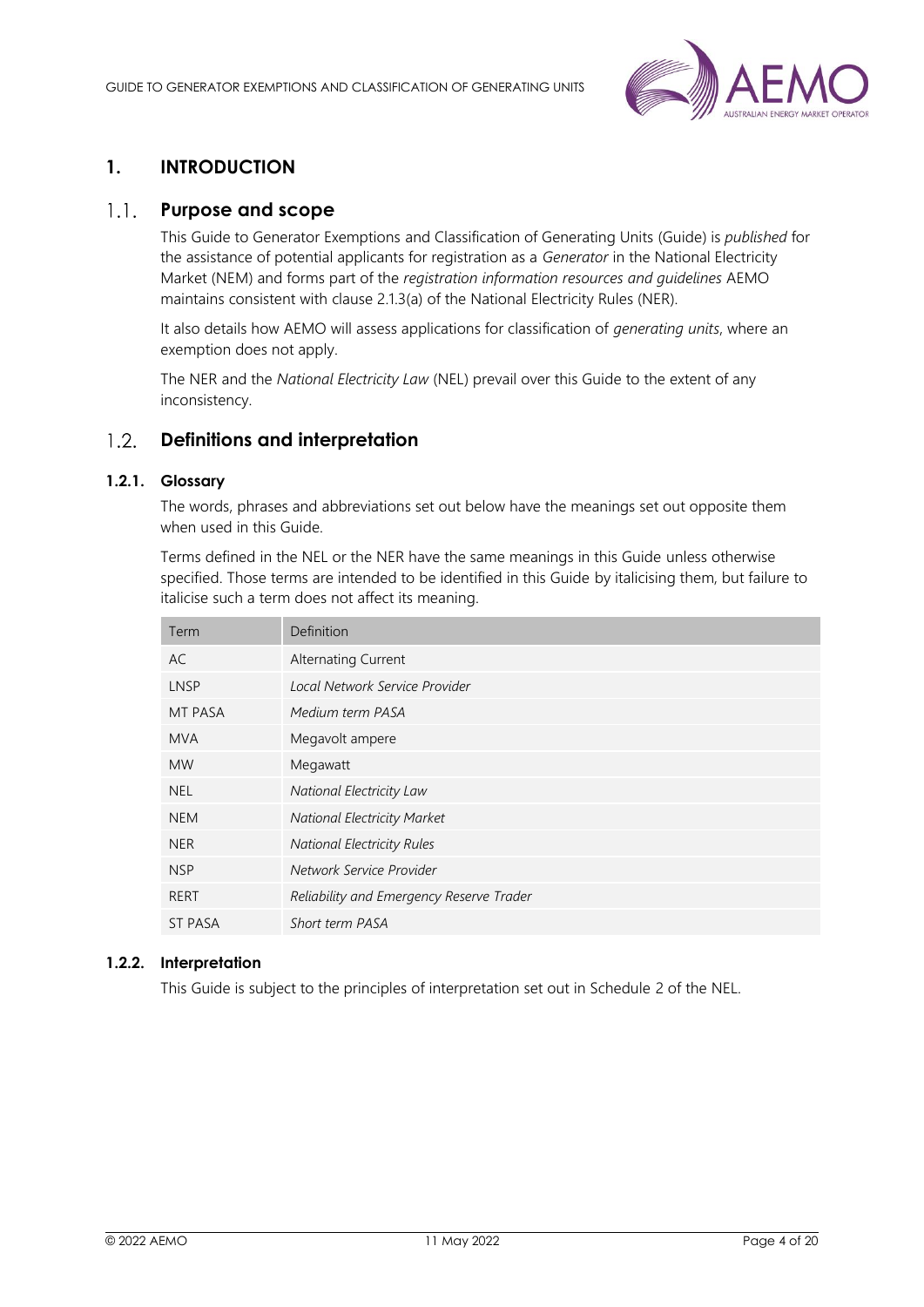

#### <span id="page-4-0"></span> $1.3.$ **Related documents**

| Title                                                               | Location                                                   |
|---------------------------------------------------------------------|------------------------------------------------------------|
| Application for<br>Exemption from<br>Registration as a<br>Generator | Application for Exemption from Registration as a Generator |
| Application for<br>Registration as a<br>Generator in the NEM        | Application for Registration as a Generator in the NEM     |
| <b>Energy Conversion</b><br>Model Guidelines<br>(Solar)             | Guidance Document<br><b>Solar Energy Conversion Model</b>  |
| <b>Energy Conversion</b><br>Model Guidelines<br>(Wind)              | Guidance Document<br><b>Wind Energy Conversion Model</b>   |
| NEM Generator<br><b>Registration Guide</b>                          | NEM Generator Registration Guide                           |

#### <span id="page-4-1"></span> $1.4.$ **Inquiries**

All inquiries about this Guide should be directed to AEMO's [Information and Support Hu](mailto:Information%20and%20Support%20H)b at [supporthub@aemo.com.au](mailto:supporthub@aemo.com.au), or phone 1300 236 600.

# <span id="page-4-2"></span>**2. OVERVIEW OF EXEMPTIONS FROM REGISTRATION AS A GENERATOR**

#### <span id="page-4-3"></span> $2.1.$ **Authority to exempt**

Section 11(1)(a) of the NEL requires any person engaging in the activity of owning, controlling or operating a *generating system* in the NEM to register as a *Generator*. This requirement applies irrespective of whether that activity is carried out jointly with others, on the person's own behalf or on behalf of someone else.

An exemption from this requirement can be obtained under section 11(1)(b) if a person:

- (a) is the subject of a derogation that exempts that person from the requirement to be registered as a Generator;
- (b) is exempted by AEMO from the requirement to be registered as a Generator for that generating system, as provided for in clause 2.2.1(c) of the NER; or
- (c) appoints an intermediary that is registered as the Generator for that generating system, in accordance with clause 2.9.3 of the NER.

#### <span id="page-4-4"></span> $2.2.$ **What exemption means**

A person exempted on the basis of the characteristics of the *generating system* is not permitted to participate in the *market* or have its *generating units dispatched* by AEMO, but may be required to comply with certain technical requirements in relation to their *generating units* and any conditions placed on the exemption by AEMO.

Exempted persons do not pay *Participant fees*.

Any person who is eligible for exemption but wishes to participate directly in the *wholesale market* must apply to AEMO for registration as a *Market Generator*.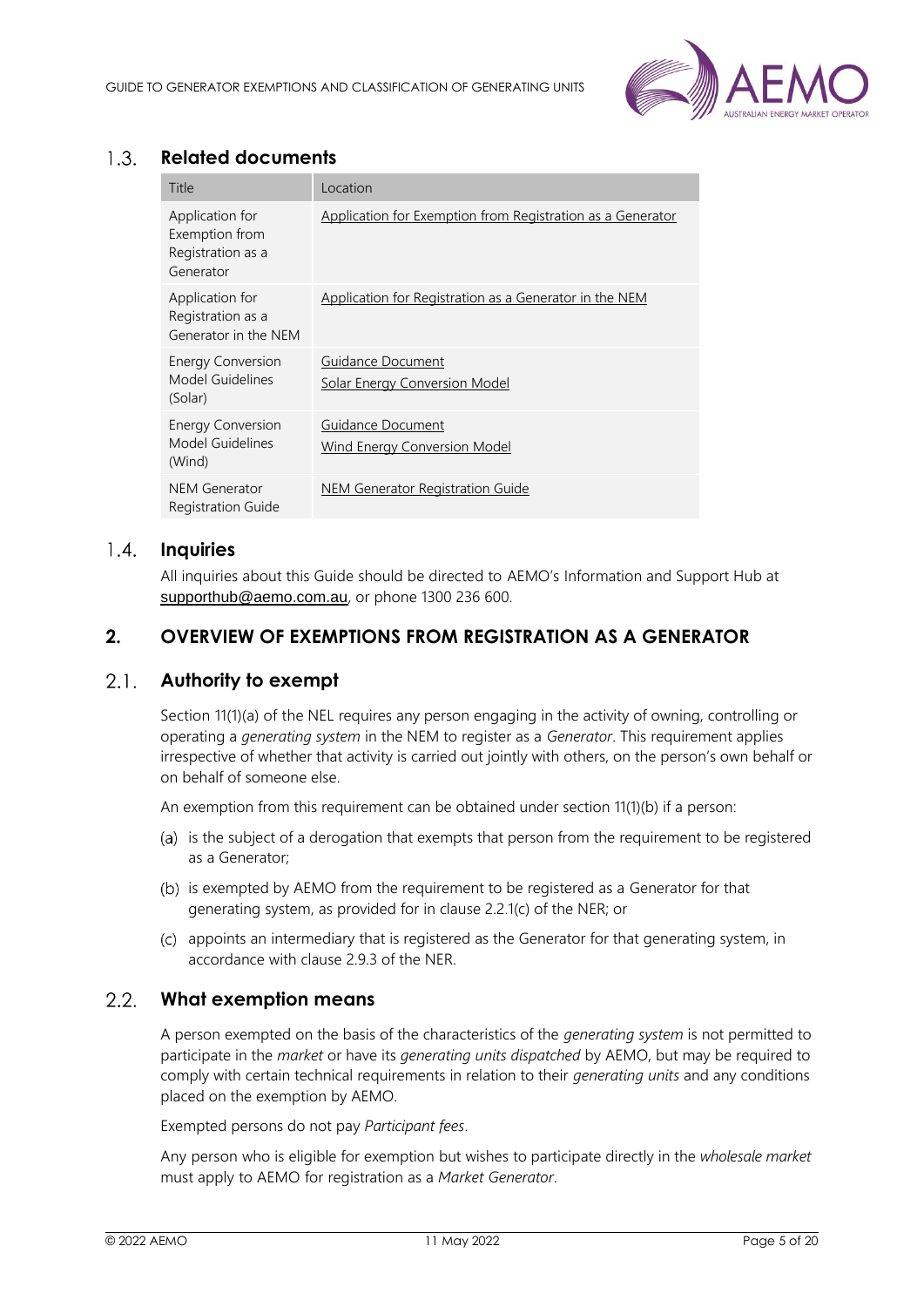

#### <span id="page-5-0"></span> $2.3.$ **Exemption categories**

Exemptions from the requirement to register as a *Generator* may be granted based either on the characteristics of the *generating system* (nature, size, type and operation), or on the registration of an *intermediary* as the *Generator,* as follows:

- Standing exemptions are available to persons who own, operate or control a *generating system* with a *nameplate rating* of less than 5MW when fully connected to a transmission or distribution system.
- Applications for exemption may be made by persons who own, operate or control *generating systems* (other than those that include battery systems) with a *nameplate rating* of less than 30MW and which are not eligible for the standing exemption.
- Applications for exemption may be made by persons who own, operate or control *generating systems* with a *nameplate rating* over 30MW:
	- i. if the purpose for which exemption is sought is the provision of *unscheduled reserve* in accordance with an *unscheduled reserve contract*; or
	- ii. for existing *generating systems* in exceptional circumstances at AEMO's absolute discretion.
- (d) Temporary notifiable exemptions may be available to persons who own, operate or control *generating systems* to which no other exemptions apply, during initial testing and commissioning where the aggregate *nameplate rating* of the *connected generating units* is less than 5MW at any time.
- Applications for exemption must be made by persons who own, operate or control a *generating system*, but have proposed an eligible person (an *intermediary*) to be registered as a *Generator* for that *generating system* on their behalf.

#### <span id="page-5-1"></span> $2.4.$ **Exemption application process**

If a person is not eligible for a standing exemption and wishes to apply to AEMO for an exemption from the requirement to register as a Generator under this Guide, the following process applies.

- 1. The applicant must apply to AEMO for approval for an exemption from the requirement to register as a *Generator* in the form prescribed by AEMO.
- 2. AEMO will advise the applicant of any further information or clarification which is required in support of its application if, in AEMO's reasonable opinion, the application:
	- o is incomplete; or
	- o contains information upon which AEMO requires clarification.
- 3. If the further information or clarification required pursuant to paragraph 2 is not provided to AEMO's satisfaction within 15 business days of AEMO advising the applicant, AEMO may, on notice to the applicant at any time after expiry of that period, elect to treat the application as withdrawn and the applicant will be taken to have withdrawn the application.
- 4. After AEMO is satisfied that all required information and clarifications have been provided, AEMO will determine whether the applicant is to be exempt from the requirement to register as a Generator.
- 5. If AEMO is not satisfied that an applicant meets the eligibility requirements set out in this guideline it will provide a reason for that determination.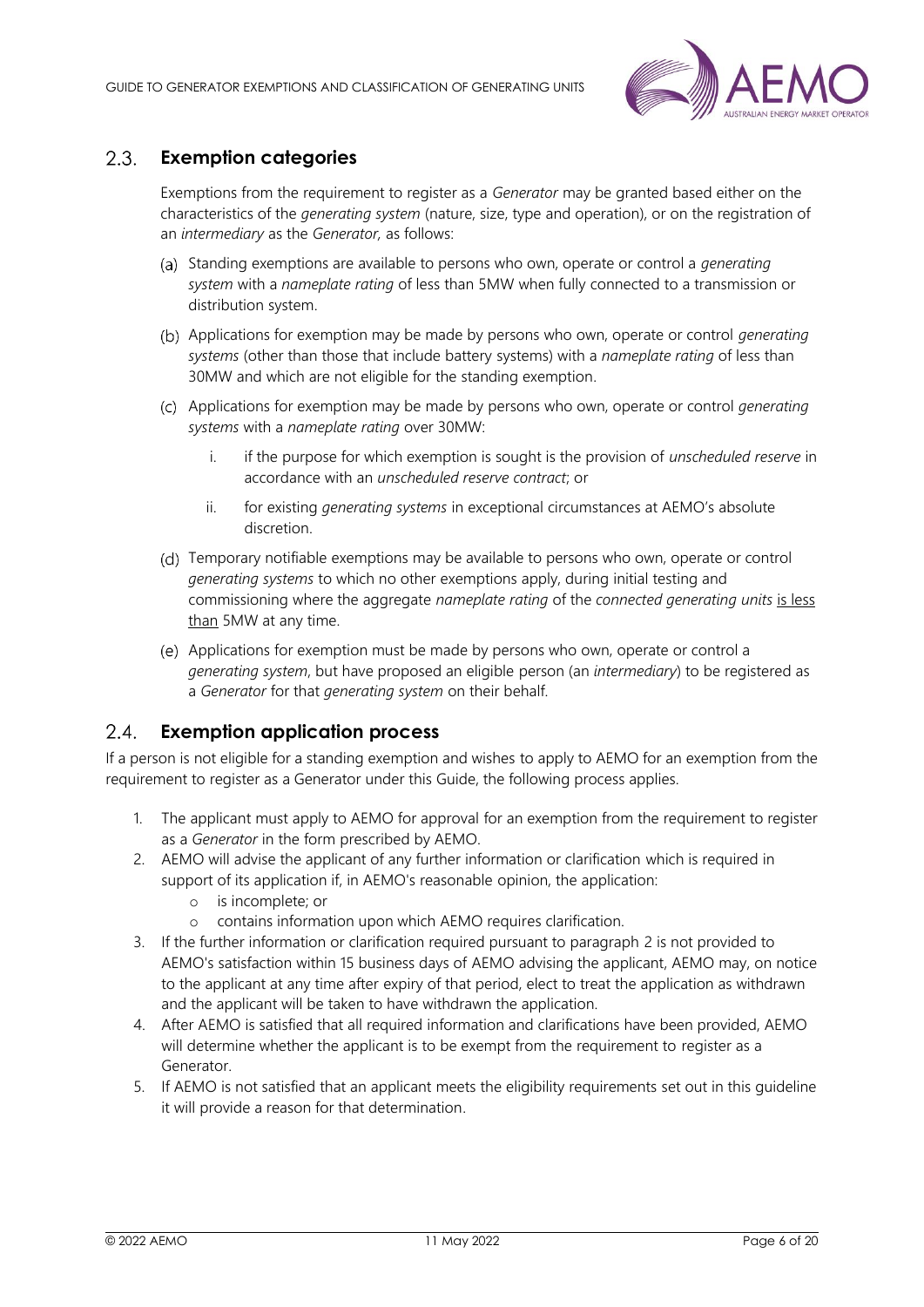

# <span id="page-6-0"></span>**3. EXEMPTIONS BASED ON GENERATING SYSTEM CHARACTERISTICS**

#### <span id="page-6-1"></span> $3.1<sub>1</sub>$ **Determining nameplate rating**

For the purpose of this section 3 of the guide, where the rating of an item of *plant* is specified by the manufacturer in MVA and not MW, the *nameplate rating* is determined by converting the manufacturer's rating in MVA to the rating in MW by applying a conversion factor of 1.

The *nameplate rating* of a *generating unit* is not considered to be reduced due to applicable power factor, high ambient temperature, or by the application of any *control system* settings or other means of limiting the *active power* output of the *generating unit*.

In circumstances where a *generating unit* includes separate *plant* for the production of electricity, each of a different *plant* type and capable of separate operation but that share equipment (such as an inverter) essential to the functioning of each, the *nameplate rating* of the *generating unit* is determined by the *nameplate rating* of the shared equipment.

The *nameplate rating* of the *generating system* is the aggregate of the combined *nameplate ratings* of the *generating units* comprising the *generating system*.

#### <span id="page-6-2"></span> $3.2.$ **No exemption for battery systems 5MW or more**

AEMO treats battery systems differently to other types of *generating systems*. Battery systems are unique in that:

- (a) they have extremely fast ramp rates;
- (b) they can switch from maximum charge to maximum discharge within one cycle (Hz) (for example, a battery system with a nameplate rating of 5MW can switch from 5MW discharge to 5MW charge, resulting in an instantaneous change of generation of 10MW); and
- (c) their operation cannot be readily forecast.

AEMO therefore requires all persons who own, operate or control battery systems with a *nameplate rating* of 5MW or more to be registered as *Generators*. This applies to persons with standalone battery systems as well as those that are proposed to be installed as part of a larger *generating system* with non-battery units.

#### <span id="page-6-3"></span> $3.3.$ **Exemption at the connection point**

- (a) Subject to paragraph (b), an application for exemption from registration as a *Generator* must be made with reference to the *generating system*'s *connecton point*.
- (b) Where the *generating system* is *connected* to a *distribution system* or *transmission system* through an *embedded network* at a *parent connection point* and the *generating system* has a *child connection point*, an exemption application is made with reference to the *generating system's child connection point.*
- (c) In circumstances where a *generating system* is connected to a *distribution system* or *transmission system* through an *embedded network* at a *parent connection point* but does not have a *child connection point,* the *generating system*'s connection point is considered to be the *embedded network parent connection point*.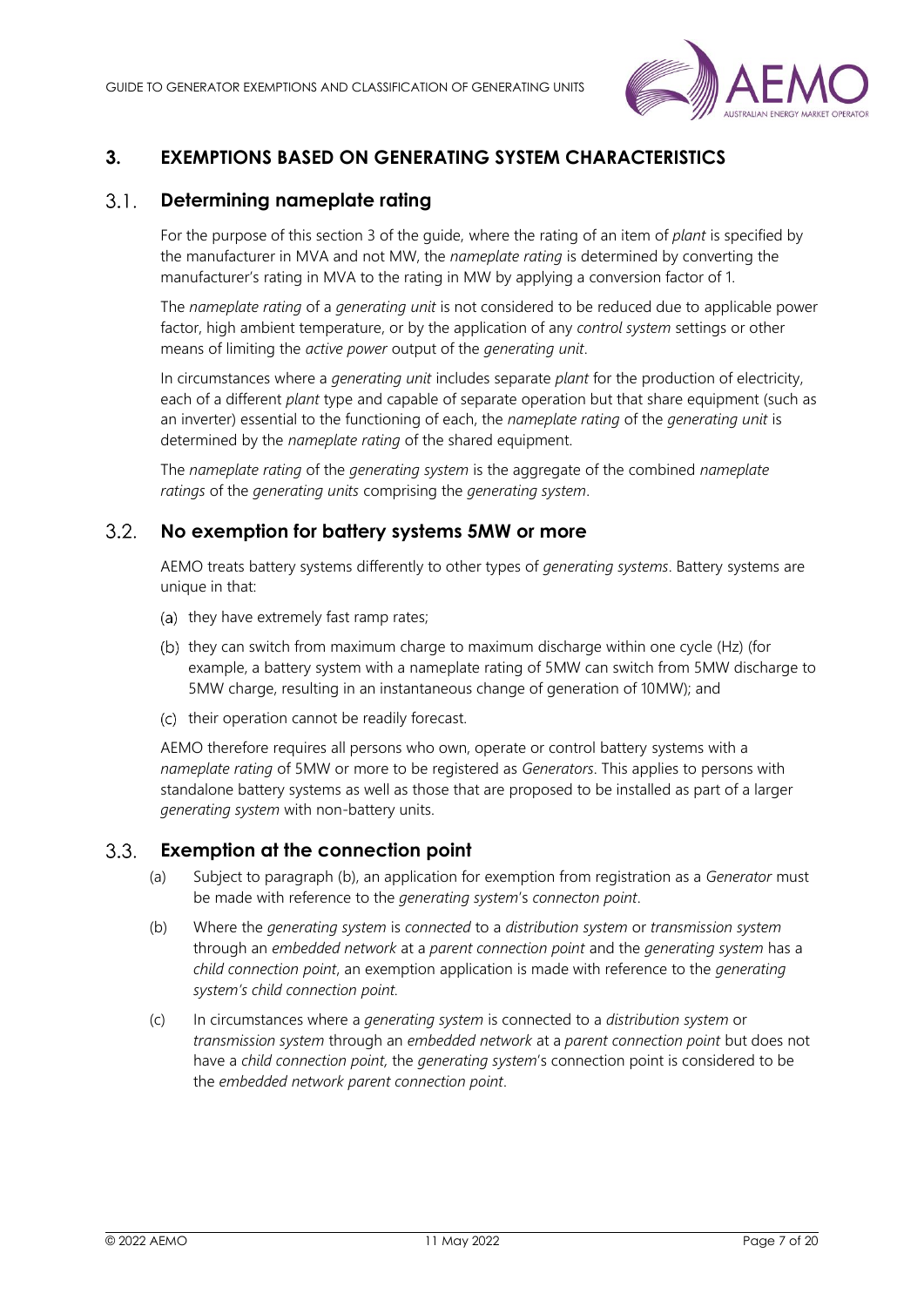

#### <span id="page-7-0"></span> $34$ **Standing exemptions**

### <span id="page-7-2"></span>**3.4.1. Automatic exemptions**

Most *generating systems* with a total *nameplate rating* of less than 5MW when fully connected to a *transmission or distribution system* are unlikely to cause a material degradation in the quality of *supply* to other *Network Users*.

Subject to section 3.4.2, any person who engages in the activity of owning, controlling, or operating a *generating system* with a total *nameplate rating* of less than 5MW will be automatically exempt from the requirement to register as a *Generator* in relation to that activity, where both of conditions (a) and (b) apply:

- (a) either:
	- (i) the *generating system* is not capable of exporting to a *transmission system* or *distribution system* in excess of 5MW; or
	- (ii) the *generating system* has no capability to *synchronise* to a *distribution system* or *transmission system*; and
- where there is any potential for the *generating system* to export *energy*, either:
	- (i) the *sent out generation* is purchased in its entirety by a *Market Participant* who is *financially responsible* for all electricity generated or consumed at the same *connection point*; or
	- (ii) each of the *generating units* comprising the *generating system* is classified as a *market generating unit* by a *Market Small Generation Aggregator*.

### **3.4.2. Automatic Exemption in Embedded Networks**

Where the *generating systems* that are *connected* to a *distribution system* or *transmission system* through an *embedded network* at a *parent connection point*, have a combined total *nameplate rating* of less than 5MW, each person who owns, operates or controls those *generating systems* will be automatically exempt from the requirement to register as a *Generator.* The exemption of each *generating system* is subject to the conditions set out in section 3.4.1 (a) and (b) above.

### **3.4.3. No application for exemption required**

AEMO does not require any person who is eligible for exemption in accordance with the criteria detailed in section [3.4.1](#page-7-2) or 3.4.2 to submit an Application for Exemption from Registration as a Generator to AEMO. Any person in doubt as to whether their *generating system* can meet the criteria detailed in section [3.4.1](#page-7-2) or 3.4.2 should submit such an Application.

#### <span id="page-7-1"></span> $3.5.$ **Applications for Exemption - generating systems less than 30MW that are not eligible for the standing exemption**

### **3.5.1. Generally**

There is no standing exemption for persons who own, operate, or control any *generating system* with a total *nameplate rating* of 5MW or more.

### <span id="page-7-3"></span>**3.5.2. Generating systems without significant battery systems**

An application for exemption can be made by a person who owns, controls, or operates a *generating system* with a total *nameplate rating* of less than 30MW where: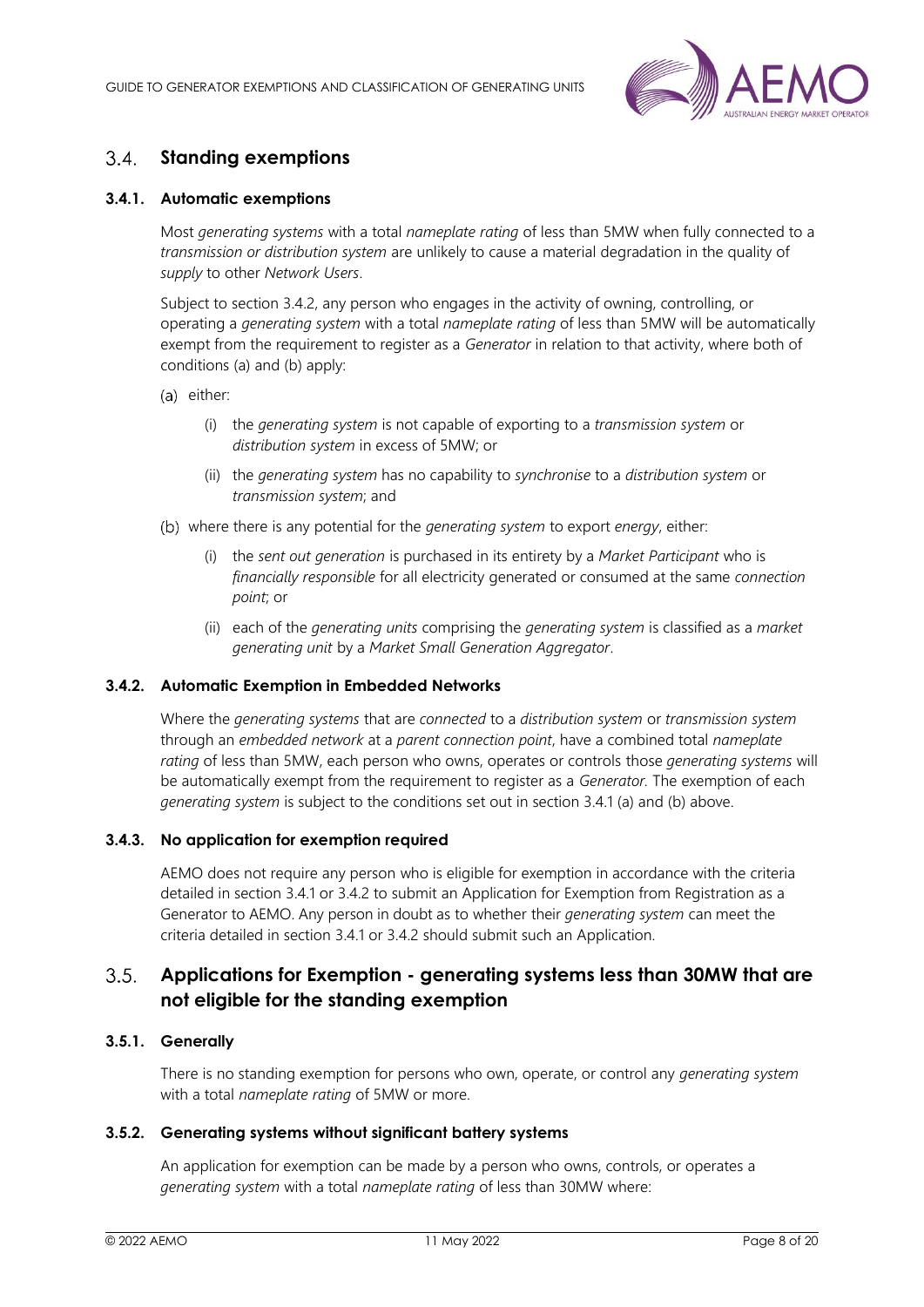

- A. the person is not eligible for a standing exemption, and
- B. the *generating system* does not comprise or include a battery system with a *nameplate rating*  of 5MW or more.

A person wishing to be exempt from the requirement to register as a *Generator* on this basis, must apply to AEMO by submitting an Application for Exemption from Registration as a *Generator.*

AEMO may grant an exemption in the circumstances described below and subject to conditions described in section 3.4.5 below.

In general terms, AEMO will consider granting an application if both of conditions (a) and (b) apply:

- (a) either:
	- (i) the *generating system* is expected to export less than 20GWh in any 12-month period and is not part of an *embedded network*; or
	- (ii) Where the *generating system is connected* to a *distribution system* or *transmission system* through an *embedded network, the* expected combined export at the *parent connection point* of all *generating systems in the embedded network* is less than 20GWh in any 12-month period; or
	- (iii) extenuating circumstances apply, and the applicant cannot reasonably register as a *Generator* for the *generating system*,

and the operation of the *generating system* will not adversely impact *power system security*; and

- where there is any potential for the *generating system* to export *energy*, either:
	- (i) the *sent out generation* is purchased in its entirety by a *Market Participant* who is *financially responsible* for all electricity generated or consumed at the same *connection point*; or
	- (ii) each of the *generating units* comprising the *generating system* is classified as a market generating unit by a Market Small Generation Aggregator.

### **3.5.3. Compliance with technical requirements**

Persons eligible to apply for exemption from the requirement to register as a *Generator* under section [3.5.2](#page-7-3) are not automatically exempt from the requirement to comply with the technical requirements in Schedule 5.2 of the NER. Hence, when applying for an exemption, applicants will also need to provide to AEMO:

- a copy of the *performance standards* agreed with their connecting NSP; or
- a letter from their connecting NSP, dated within 12 months of the application's submission date, stating that their *generating system* is intended for use in a manner the NSP considers is unlikely to cause a material degradation in the quality of *supply* to other *Network Users.* If the NSP letter does not include details of the criteria the NSP used to assess the generating system and results from the assessment conducted, AEMO may seek this information from the NSP directly. This information may be set out in a separate planning report.

### **3.5.4. Exemption Conditions**

In accordance with clause 2.2.1(c) of the NER and the *registration information resource and guidelines*, AEMO may exempt a person that applies for an exemption under section 3.5.2, subject to such conditions as AEMO deems appropriate. AEMO will impose conditions where AEMO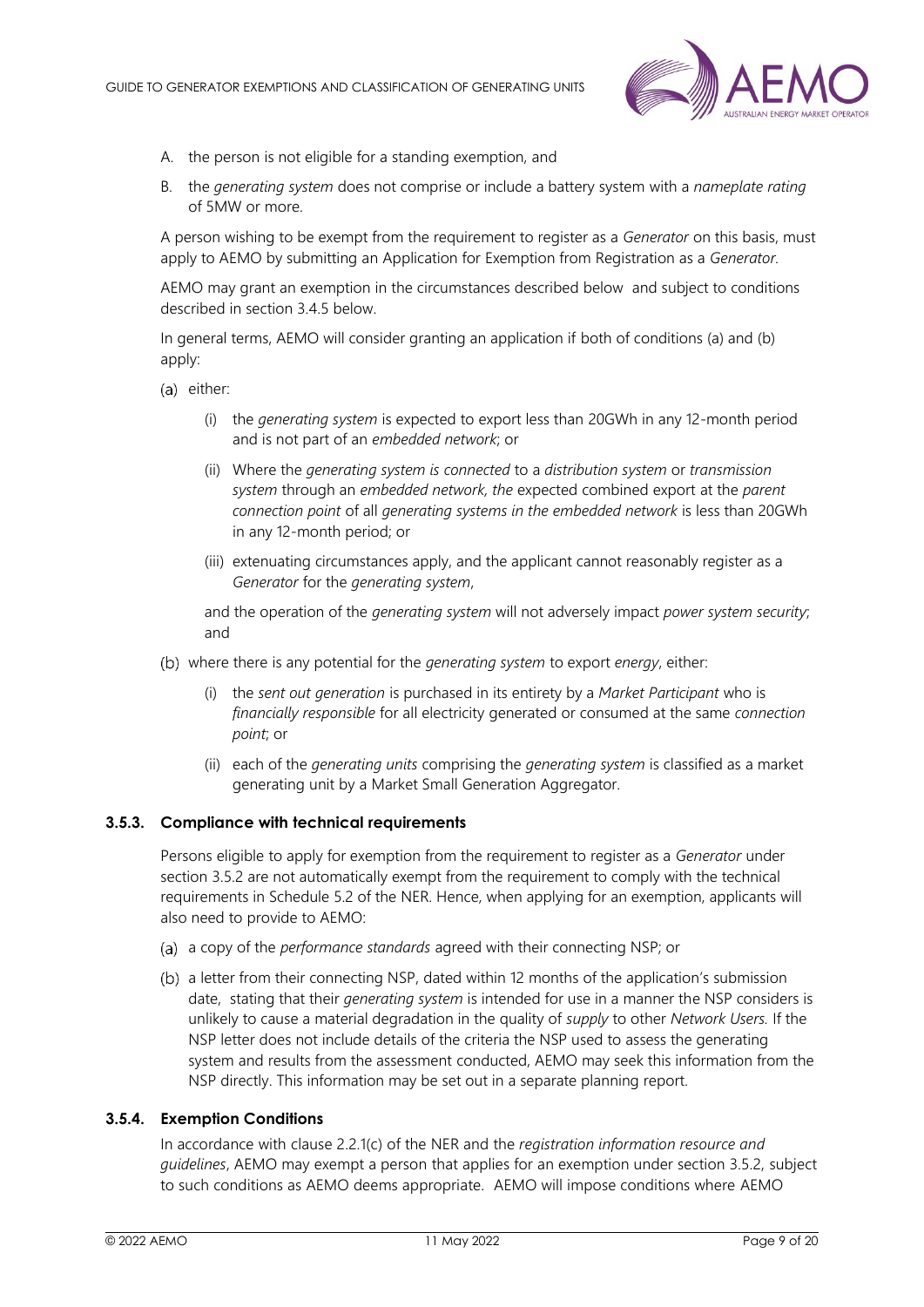

considers it reasonably necessary to do so, including where it is required for the purposes of operational forecasting, situational awareness or power system security. Depending on the relevant circumstances, such conditions may include:

- Time limits on the exemption
- Provision of SCADA
- Generator Performance Standards
- That no sent out generation occurs
- That any sent out generation is purchased in its entirety by a *Local Retailer* or *Customer* at the same connection point or each of the *generating units* comprising the *generating system* is classified as a *market generating unit* by a *Market Small Generation Aggregator*
- Where the exemption is given for the purposes of online testing:
	- o notification of testing activities to AEMO
	- o limits on testing activities, including duration and units connected
	- o compliance with AEMO *Power System Security* guidelines
- No increases in *nameplate rating* and no additional *generating units* at the *facility*
- No material change in operation that increases sent out generation
- The annual provision of information regarding sent out generation

#### <span id="page-9-0"></span> $3.6.$ **Applications for exemption - generating systems 30MW or above**

### **3.6.1. Generally**

There is no standing exemption for persons who own, operate, or control any *generating system* with a *nameplate rating* of 30MW or more.

### <span id="page-9-1"></span>**3.6.2. Generating systems other than battery systems providing unscheduled reserve**

Any person who owns, controls, or operates a *generating system,* other than a battery system, with a total *nameplate rating* of 30MW or above may apply to AEMO for an exemption by submitting an Application for Exemption from Registration as a Generator if the sole purpose of *connecting* the *generating system* to a *network* is for the provision of *unscheduled reserve* in accordance with a *reserve contract*.

AEMO will not grant an exemption for new *generating systems* with a total *nameplate rating* of 30MW or more other than for *unscheduled reserve* purposes.

AEMO may consider an application for an existing *generating system* of this size in exceptional circumstances, at AEMO's absolute discretion. Such circumstances are expected to arise very rarely and commercial considerations will not be taken into account.

AEMO will not grant an exemption where the *generating systems* that are *connected* to a *distribution system* or *transmission system* through an *embedded network* at a *parent connection point*, have a combined total *nameplate rating* of over 30MW. Subject to the NER, AEMO may grant an exemption in this category in its absolute discretion or subject to conditions it considers appropriate, as outlined in section 3.6.4 below.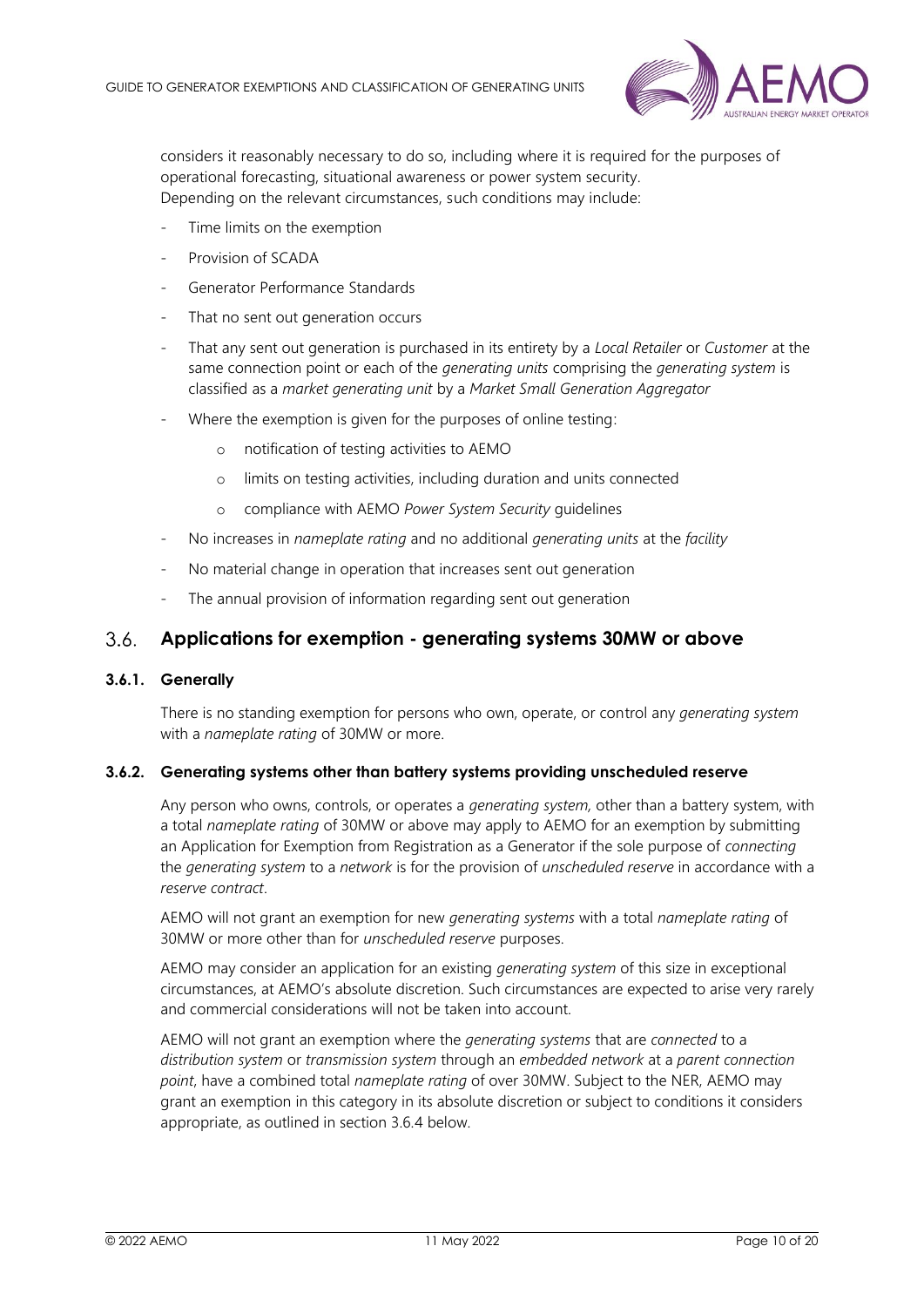

### **3.6.3. Compliance with technical requirements**

Persons eligible for exemption from the requirement to register as a *Generator* under section [3.6.2](#page-9-1) are not automatically exempt from the requirement to comply with the technical requirements in Schedule 5.2 of the NER. Hence, when applying for an exemption, applicants will also need to provide to AEMO:

- a copy of the *performance standards* agreed with their connecting NSP; or
- a letter from their connecting NSP, dated within 12 months of the application's submission date, stating that their *generating system* is intended for use in a manner the NSP considers is unlikely to cause a material degradation in the quality of *supply* to other *Network Users.* If the NSP letter does not include details of the criteria used to assess the *generating system* and results from the assessment conducted, AEMO may seek this information from the NSP directly. This information may be set out in a separate planning report.

### **3.6.4. Exemption Conditions**

In accordance with clause 2.2.1(c) of the NER and the *registration information resource and guidelines*, AEMO may exempt a person that applies for an exemption under section 3.6.2, subject to such conditions as AEMO deems appropriate. AEMO will impose conditions where AEMO considers it reasonably necessary to do so, including where it is required for the purposes of operational forecasting, situational awareness or power system security.

Depending on the relevant circumstances, such conditions may include:

- Time limits on the exemption
- Provision of SCADA
- Generator Performance Standards
- That no sent out generation occurs
- That any sent out generation is purchased in its entirety by a Local Retailer or Customer at the same connection point
- Where the exemption is given for the purposes of online testing:
	- o notification of testing activities to AEMO
	- o limits on testing activities, including duration and units connected
	- o compliance with AEMO *Power system Security* guidelines
- No increases in *nameplate rating* and no additional *generating units* at the *facility*
- No material change in operation that increases sent out generation
- The annual provision of information regarding sent out generation

#### <span id="page-10-0"></span> $3.7.$ **Notifiable exemptions for pre-commissioning work**

This is a temporary exemption category. It may be available to persons who own, operate, or control a *generating system* for which they are required, and have applied, to register as a *Generator*, but wish to perform pre-commissioning work before their registration is complete. A notifiable exemption does not permit hold-point testing of a *Generator*.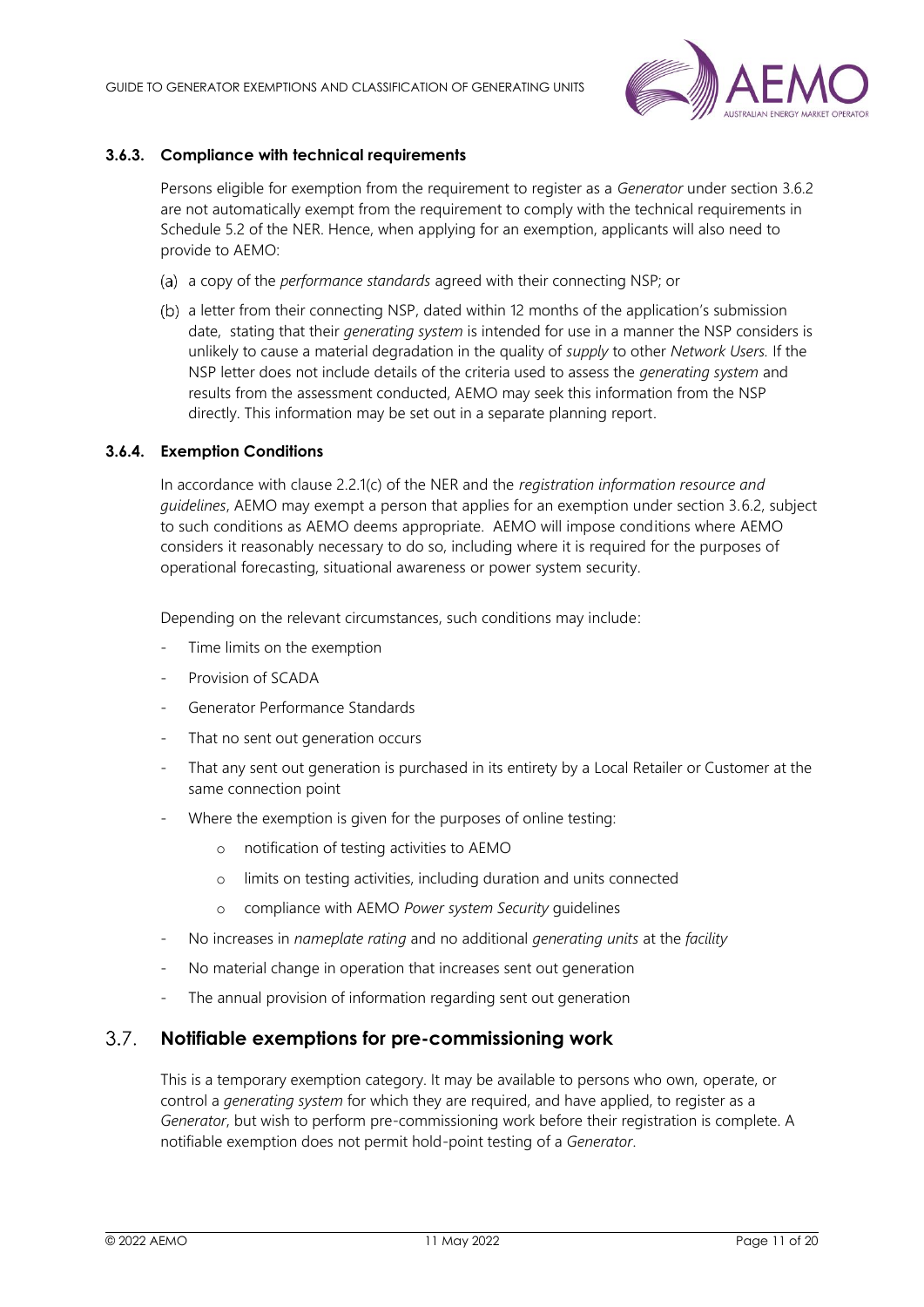

### **3.7.1. Generally – less than 5MW connected**

A notifiable exemption for these purposes is available if, and only for as long as, the combined *nameplate rating* of all *generating units* simultaneously *connected* to a *transmission or distribution system* for testing purposes is less than 5MW, subject to:

- (a) provision of the information and documents set out in the notifiable exemption application form as updated from time to time;
- (b) confirmation by AEMO of the exemption;
- $(c)$  compliance with the conditions of the exemption set out in section [3.7.3;](#page-11-0) and
- (d) commencement and expiry of the exemption in accordance with section 3.7.4.

#### **3.7.2. Exceptional circumstances – 5MW or over connected**

In circumstances where a single generating unit meets or exceeds the 5MW nameplate rating, AEMO may, in its absolute discretion, consider granting a notifiable exemption where it is considered there is no risk to power system security. This kind of notifiable exemption will be considered on a case-by-case basis and is subject to:

- (a) provision of the information and documents set out in the notifiable exemption application form as updated from time to time;
- (b) confirmation by AEMO of the exemption;
- (c) compliance with the conditions of the exemption set out in section [3.7.3;](#page-11-0) and
- (d) commencement and expiry of the exemption in accordance with section 3.7.4.

#### <span id="page-11-0"></span>**3.7.3. Notifiable exemption conditions**

Notifiable exemptions confirmed by AEMO remain valid only for the relevant period specified in accordance with section [3.7.4,](#page-12-3) and only for so long as the following conditions continue to be met:

- An agreed set of *performance standards* for the *generating system* must be in place;
- AEMO must be notified at least one *business day* prior to the commencement of precommissioning work;
- a supervisory control and data acquisition (SCADA) system that continuously monitors the output of the *connected* part of the *generating system* must be installed and operational at all times when any part of the *generating system* is being tested;
- the maximum combined *nameplate rating* of all *generating units* simultaneously *connected* at the *connection point* must be less than 5MW;
- an operating protocol between the Applicant (or its EPC contractor) and the connecting NSP must be in place and observed at all times and all instructions from AEMO or the NSP must be followed. The operating protocol must include:
	- (i) operating procedures to ensure the highest combined nameplate rating of the generating units simultaneously connected at any time is limited to less than 5MW;
	- (ii) identification of personnel responsible for work approvals and compliance with the operating protocol;
	- (iii) a plan for communication of the generation restrictions and consequences of any breach to all on site and control room personnel;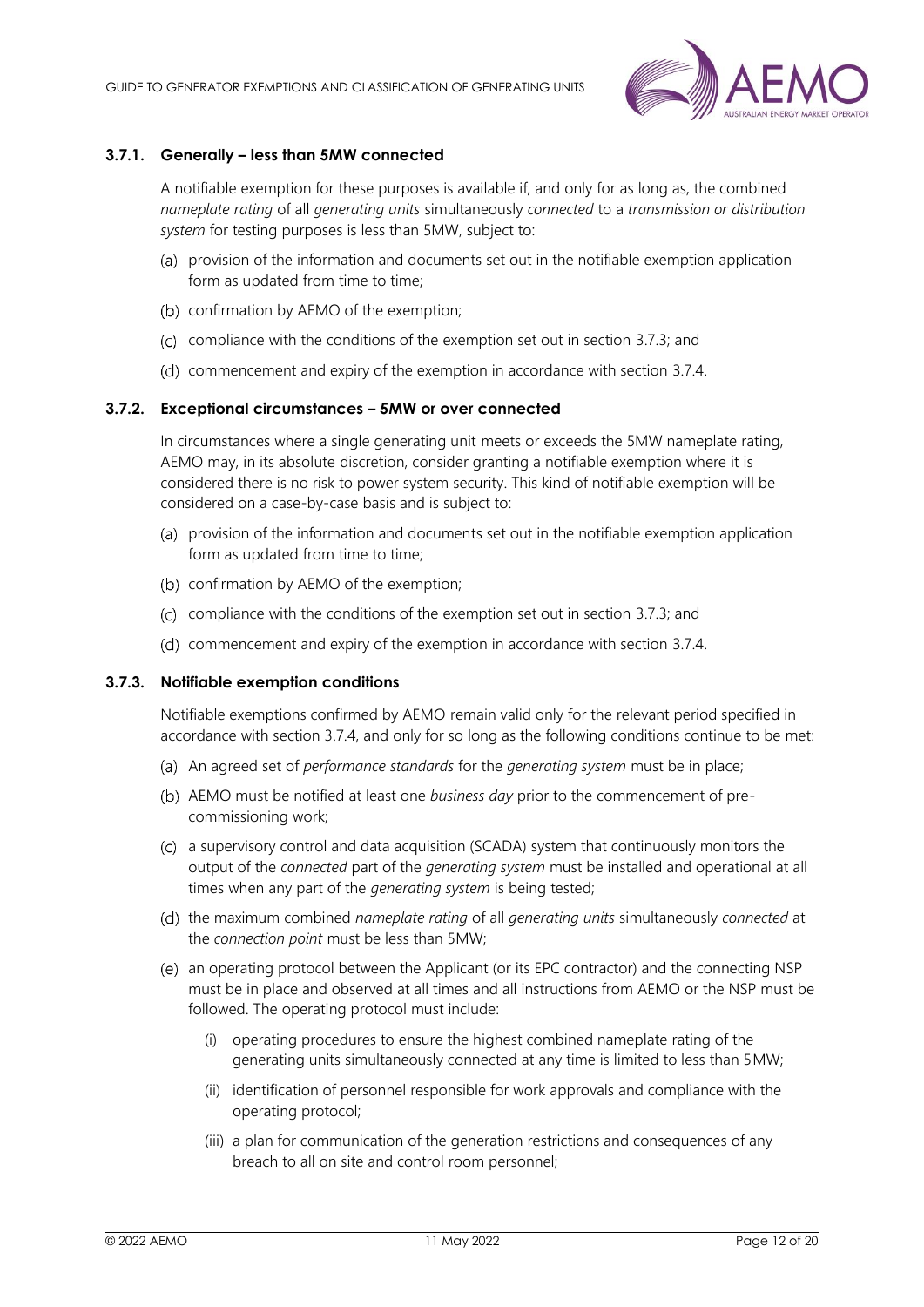

- (iv) procedures for the management of locks and keys used to secure generating units, including storage and removal of keys from tagged out lockboxes, with no unauthorised access to generating units;
- (v) a communication plan to ensure notification of NSP and AEMO prior to any switching or changes in generating unit status.
- AEMO and the connecting NSP must be notified prior to the *connection* or *disconnection* of any *generating unit*; and
- (q) the notified arrangements for the purchase of *sent out generation* must remain in effect.

Non-compliance with any of these conditions, or operation of any part of the *connected generating system* outside the period in section [3.7.4,](#page-12-3) immediately invalidates the exemption. As a result, you may have contravened section 11 of the National Electricity Law.

### <span id="page-12-3"></span>**3.7.4. Duration of notifiable exemption**

A notifiable exemption commences on the date specified by AEMO in its confirmation of the notifiable exemption, and expires on the first of the following to occur:

- (a) the end date of the notifiable exemption as specified in  $AEMO's$  confirmation, to be no more than 90 days after the commencement date; or
- (b) the effective date of registration of the exempted person as a *Generator* in respect of the *generating system*.

### <span id="page-12-0"></span>**4. INTERMEDIARY EXEMPTIONS**

### <span id="page-12-1"></span>**Applications**

As noted in section [2.1,](#page-4-3) clause 2.9.3 of the NER enables a person that would ordinarily be required to register as a *Generator* to apply for an exemption if an *intermediary* is to be registered in their stead.

Where a person proposes to appoint an *intermediary*:

- (a) that person must submit an Application for Exemption from Registration as a Generator; and
- (b) the proposed *intermediary* must submit an Application for Registration as a Generator to AEMO.

Both applications must be received by AEMO before AEMO can consider the matter.

#### <span id="page-12-2"></span>4.2 **Criteria**

AEMO must allow the exemption and approve the *intermediary* where the following requirements are met:

- (a) the *intermediary* consents in writing to act as intermediary, in a form reasonably acceptable to AEMO; and
- (b) the applicant establishes to AEMO's reasonable satisfaction that, from a technical perspective, the *intermediary* can be treated, for the purposes of the NER, as the applicant with respect to the relevant *generating system* by providing relevant evidence, such as a *connection agreement*, joint venture agreement or the like.

(See clause 2.9.3(b) and (c) of the NER).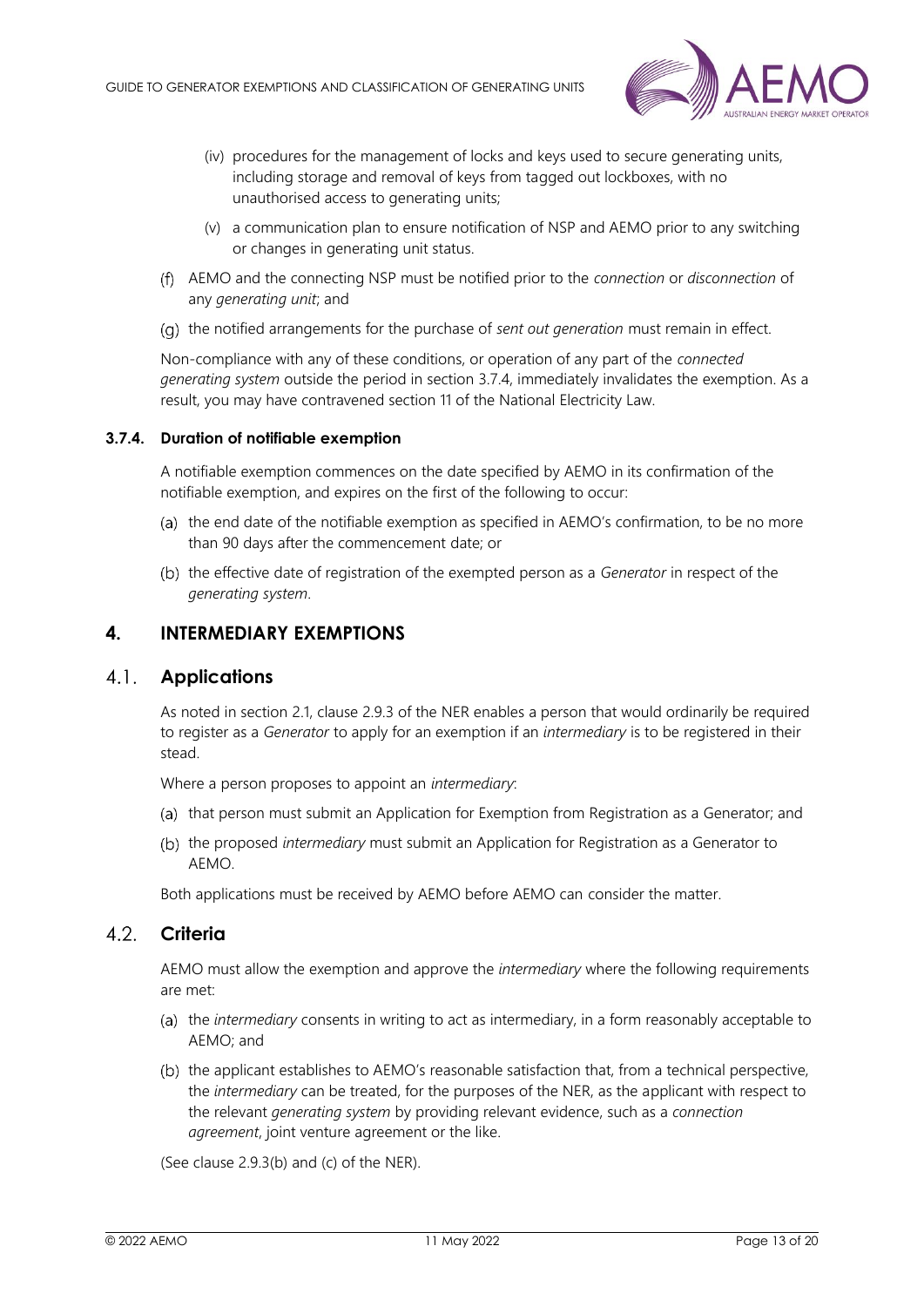

If more than one person owns, operates or controls a *generating system*, they must appoint one of them (or another person who is entitled to register as a *Generator*) as the *intermediary* and the rest must apply for exemption.

A person appointed as an *intermediary* must meet the requirements for registration as a *Generator*  in its own right. The *intermediary* must either own, operate or control the relevant *generating system*, or must otherwise source electricity from it.

Where the ownership of *generating units* in a *generating system* is split, that is, different persons own, control, or operate different *generating units*, each person must apply separately for registration in respect of the activities they carry out, or seek an exemption, as appropriate.

#### <span id="page-13-0"></span> $4.3$ **Revocations**

An exempted person (owner, operator, or controller) may revoke the appointment of an *intermediary* by giving notice of revocation to AEMO. The revocation must take effect at 4.30am, two *business days* after AEMO receives the notice, as required by clause 2.9.3 of the NER.

Hence, before revoking the appointment of an *intermediary*, the exempted person(s) should ensure that either:

- (a) a replacement *intermediary* is nominated and the *intermediary's* Application for Registration as a Generator has been submitted to AEMO; or
- (b) the exempted person(s) has submitted an Application for Registration as a Generator, to take effect at the same time as the revocation takes effect.

## <span id="page-13-1"></span>5. **CLASSIFICATION OF GENERATING UNITS**

#### <span id="page-13-2"></span> $5.1.$ **Generally**

An applicant for registration as a *Generator* must classify each of its *generating units* in the categories contemplated by clause 2.2 of the NER. Classifications require AEMO's prior approval.

Classification of *generating units* is by reference to whether a *generating unit* will participate in *central dispatch*, and whether the *Generator* will be selling its electricity through the *spot market.*

*Generating units* are always classified by reference to these two dimensions.

For examples of typical classifications, see Appendix A.

#### **5.1.1. Participating in central dispatch**

A *generating unit* will be classified as a *scheduled generating unit*, *non-scheduled generating unit* or *semi-scheduled generating unit* depending on the extent to which it will be participating in *central dispatch*. There are three types of classification on this dimension:

- Scheduled The *generating unit* participates in *central dispatch*.
- Non-Scheduled The *generating unit* does not participate in *central dispatch*.
- Semi-Scheduled The *generating unit* will participate in *central dispatch* in specified circumstances.

There are rules about the classification of *generating units* in Chapter 2 of the NER but, in each case, classification is subject to AEMO's approval.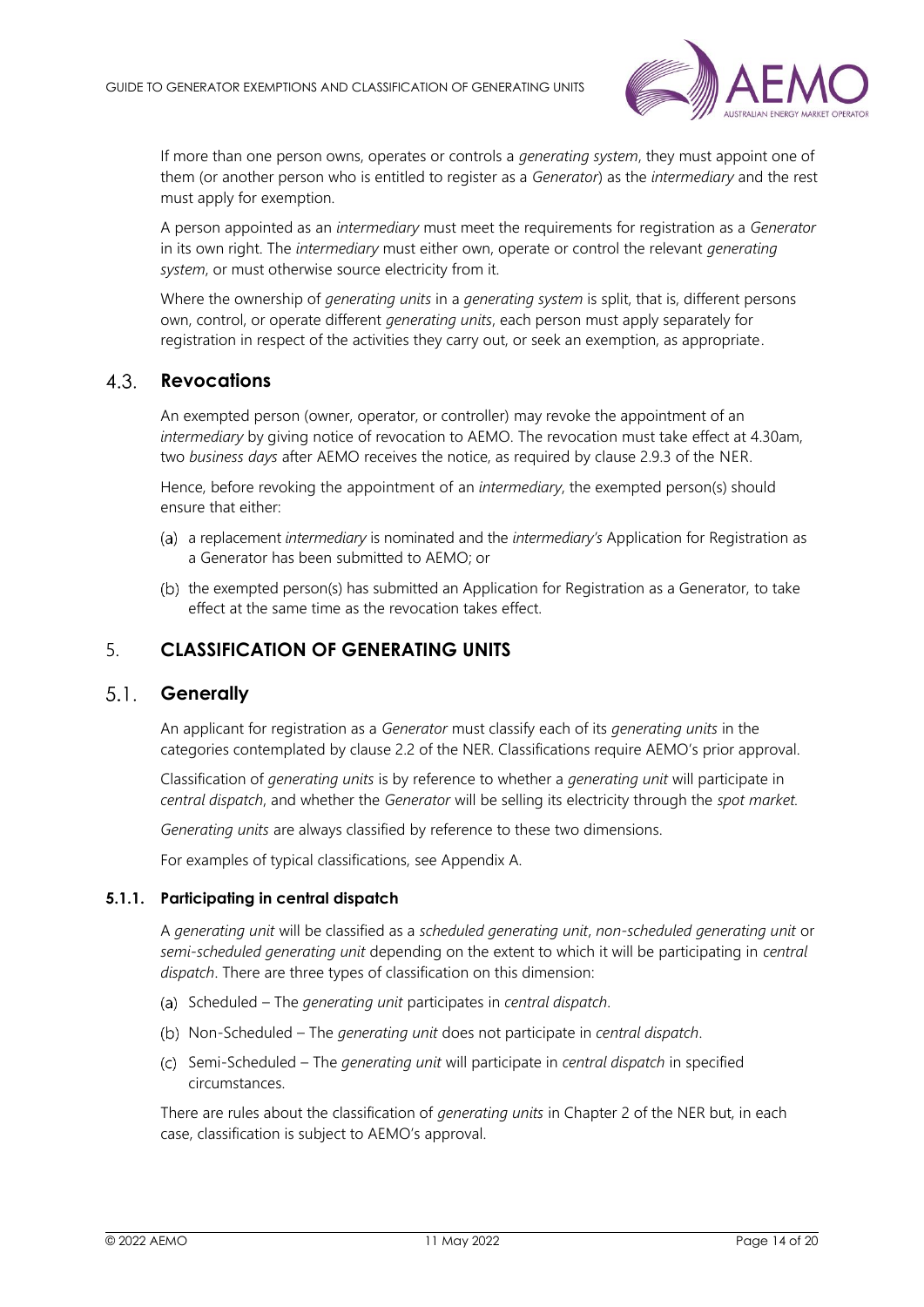

### **5.1.2. Market participation**

A *Generator* will be classified as a *Market Generator* or *Non-Market Generator* depending on whether the electricity it produces will be sold through the *spot market.* There are two types of classification on this dimension:

- Market All electricity produced by the *Generator* is sold through the *spot market* at the applicable *spot prices*.
- Non-Market All electricity produced by the *Generator* is consumed by a *market load* at the *generating unit's connection point*.

#### <span id="page-14-0"></span> $5.2.$ **Classification as a scheduled generating unit**

Clause 2.2.2 of the NER requires a *generating unit* with a *nameplate rating* of 30MW or more, or if part of a group of *generating units connected* at a common *connection point* with a combined *nameplate rating* of 30MW or more to be classified as a *scheduled generating unit* unless AEMO approves a different classification.

AEMO is required by clause 2.2.2(b) of the NER to approve the classification of a *generating unit* with a *nameplate rating* of 30MW or more, or is part of a group of *generating units connected* at a common *connection point* with a combined *nameplate rating* of 30MW or more, as a *scheduled generating unit* if AEMO is satisfied that the applicant has:

- (1) submitted data in accordance with schedule 3.1 of the NER; and
- (2) adequate communications and/or telemetry to support the issuing of *dispatch instructions* and the audit of responses.

AEMO has discretion under clause 2.2.2(b1) of the NER to approve classification as a *scheduled generating unit* for a *generating unit* with a *nameplate rating* of less than 30MW, or that is part of a group of *generating units connected* at a common *connection point* with a combined *nameplate rating* of less than 30MW, on such terms and conditions as AEMO considers appropriate. If *generation* of more than 5MW but less than 30MW is to be connected in a *network* area with existing or forecast congestion, consider applying to classify the *generating units* as *scheduled*. If classified as *non-scheduled generating units*, it is likely that system conditions will require the imposition of conditions under clauses 2.2.3(c) and 3.8.2(e) of the NER.

#### <span id="page-14-1"></span> $5.3.$ **Classification as a non-scheduled generating unit**

Clause 2.2.3(a) of the NER requires a *generating unit* with a *nameplate rating* of less than 30MW (not being part of a group of generating units connected at a common connection point with a combined nameplate rating of 30MW or greater) to be classified as a *non-scheduled generating unit* unless AEMO approves a different classification.

AEMO is required by clause 2.2.3(b) of the NER to approve the classification of a *generating unit*, with a *nameplate rating* of greater than 30MW or a *generating unit* that is part of a group of *generating units* connected through a common *connection point* with a combined *nameplate rating* of 30MW or greater, as a *non*-*scheduled generating unit* if AEMO is satisfied that the physical and technical attributes of the *generating unit* are such that it is not practicable for it to participate in *central dispatch*.

### **5.3.1. Physical and technical attributes**

AEMO considers each application based on the 'physical and technical attributes' of the *generating unit* on its merits. For example, this requirement would typically be met where: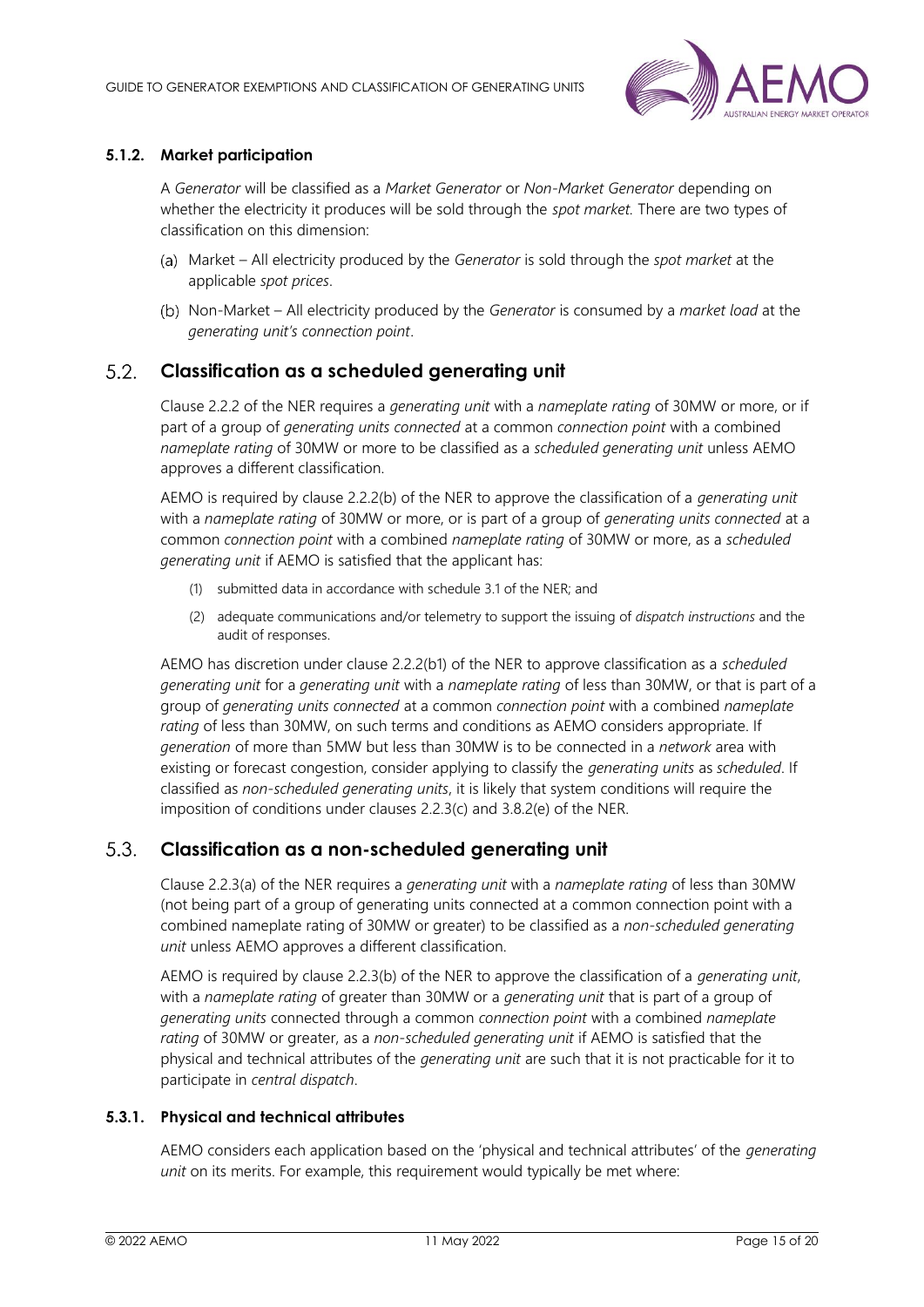

- the *generating unit's* fuel or energy source is dependent on an industrial process not related to the production of electricity; or
- the *generating unit* is unable to vary its output in response to a *dispatch instruction* for some technical reason (other than fuel supply constraints).

### **5.3.2. Battery systems**

The operating characteristics of battery systems referred to in section [3](#page-6-0) are relevant in determining their appropriate classification as *generating units*.

If a battery system has a *nameplate rating* of at least 5MW but less than 30MW, consider applying to AEMO to classify the *generating units* as *scheduled*. If it is proposed that they be classified as *non-scheduled generating units*, their operating characteristics will require the imposition of conditions under clauses 2.2.3(c) and 3.8.2(e) of the NER.

### **5.3.3. Conditional classification**

If AEMO considers it is necessary for any reason, (including *power system security*) for a *Generator*  to comply with some of the obligations of a *Scheduled Generator* or *Semi-Scheduled Generator* in respect of a *non-scheduled generating unit*, AEMO is empowered by clauses 2.2.3(c) and 3.8.2(e) of the NER to approve the classification on such terms and conditions as AEMO considers reasonably necessary.

Terms and conditions applicable to a *Scheduled Generator* that AEMO may impose in relevant circumstances include, without limitation:

- Provision of ST PASA information (such as expected *plant availability* and *PASA availability*) similar to that contemplated in clause 3.7.3(e) of the NER.
- Provision of MT PASA information (such as expected *plant availability*) similar to that contemplated in clause 3.7.2(d) of the NER.
- Submission of *dispatch* information (such as expected MW capability) similar to that contemplated in clause 3.8.2 of the NER.
- Compliance with *dispatch instructions* similar to that contemplated in clauses 4.9.2(b), 4.9.2(c) and 4.9.4(b) of the NER on *reactive power dispatch*.
- Provision of SCADA
- Provision of predispatch and PASA information
- Provision of information for the pruposes of an AEMO intervention event similar to that contemplated by clause 4.8.5A of the NER

Terms and conditions applicable to a *Semi-Scheduled Generator* that AEMO may impose in relevant circumstances include, without limitation:

• Provision of an *energy conversion model* as contemplated in clause 2.2.7(c)(2) of the NER.

#### <span id="page-15-0"></span>**Classification as a semi-scheduled generating unit**  $54$

Clause 2.2.7 of the NER requires a *generating unit* with a *nameplate rating* of 30MW or more, or one of a group of *generating units connected* at a common *connection point* with a combined *nameplate rating* of 30MW or more, to be classified as a *semi*-*scheduled generating unit* where its output is *intermittent*, unless AEMO approves a different classification.

AEMO will approve classification as a *semi*-*scheduled generating unit* if AEMO is satisfied that the applicant has: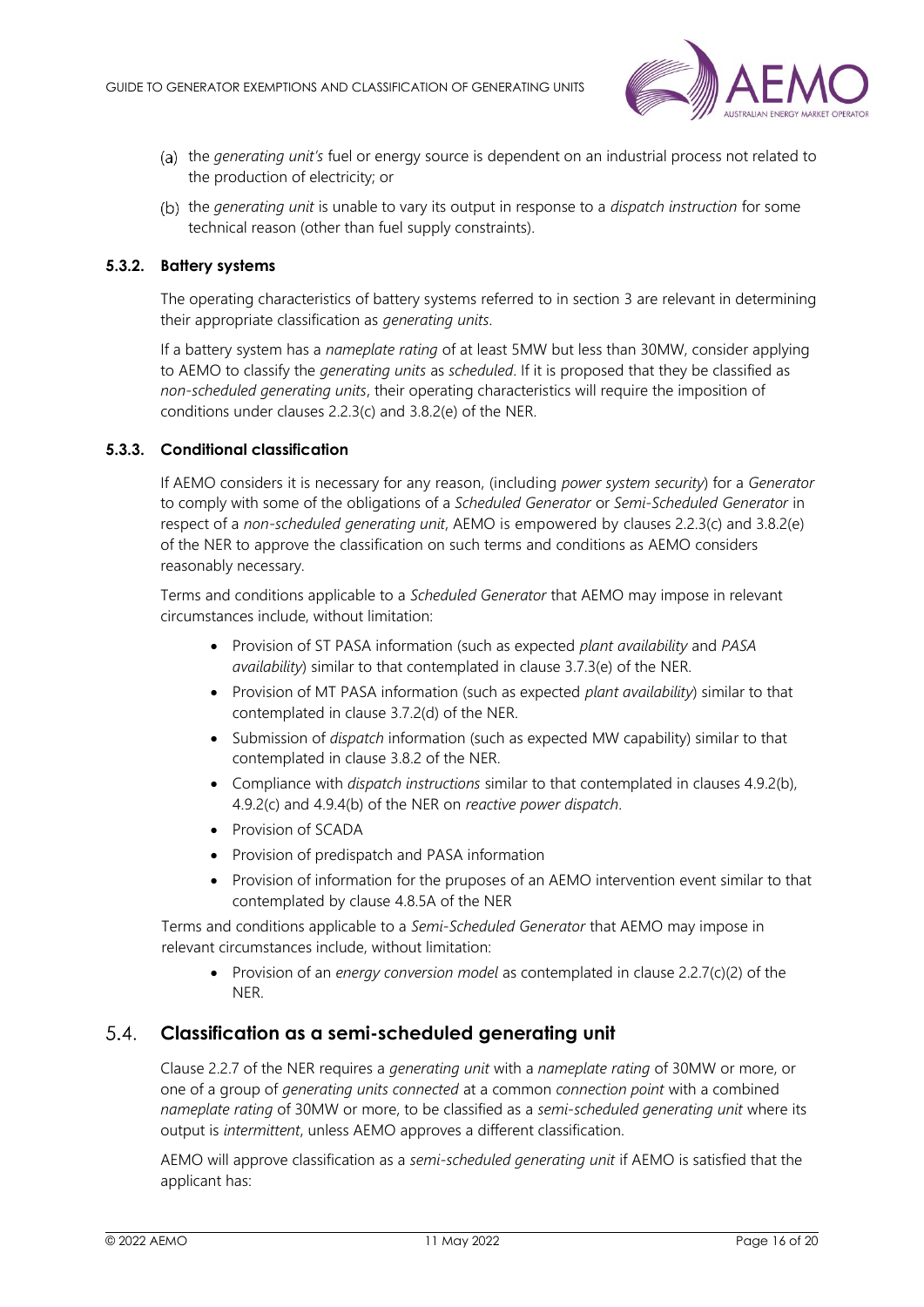

- (a) submitted data in accordance with Schedule 3.1 of the NER;
- submitted an *energy conversion model* containing the information described in the Energy Conversion Model Guidelines; and
- adequate communications and telemetry to support the issuing of *dispatch instructions* and the audit of responses.

AEMO has discretion under clause 2.2.7(e) of the NER to approve classification as a *semi*-*scheduled generating* for a *generating unit* with a *nameplate rating* of less than 30MW, or that is part of a group of *generating units connected* at a common *connection point* with a combined *nameplate rating* of less than 30MW, on such terms and conditions as AEMO considers appropriate. If *intermittent generation* of at least 5MW but less than 30MW is to be connected in a *network* area with existing or forecast congestion, consider applying to classify the *generating units* as *semischeduled*. If classified as *non-scheduled generating units*, it is likely that system conditions will require the imposition of conditions under clauses 2.2.3(c) and 3.8.2(e) of the NER.

Clause 2.2.7(i) of the NER requires AEMO to approve the classification of one or more *generating units* as one *semi-scheduled generating unit* provided:

- (1) they are *connected* at a single site with:
	- (i) the same intra-regional loss factor; or
	- (ii) if two *intra-regional loss factors* are determined for the site under clause 3.6.2(b)(2), the same two *intra-regional loss factors*;
- (2) each has a capacity of not more than 6MW; and
- (3) they have similar energy conversion models,

unless AEMO considers that the classification could adversely impact on *power system security*. Under clause 2.2.7(j), AEMO may approve a classification under clause 2.2.7(i) even if one or more of the above conditions are not met, provided the single *semi-scheduled generating unit* would not materially distort *central dispatch* or adversely affect *power system security*.

#### <span id="page-16-0"></span> $5.5.$ **Classification as a market generating unit**

Clause 2.2.4(a) of the NER requires that a *generating unit* must be classified as a *market generating unit* unless AEMO approves its classification as a *non-market generating unit* under clause 2.2.5(a).

#### <span id="page-16-1"></span> $5.6.$ **Classification as a non-market generating unit**

Clause 2.2.5(a) of the NER requires that a *generating unit* whose entire output is consumed by a *market load* at the same *connection point*, at which there is not expected to be any *sent out generation*, must be classified as a *non*-*market generating unit*.

#### **5.6.1. Consumed by a market load**

AEMO will be satisfied that the entire output of a *generating unit* is 'consumed by a *market load'* if the *Market Customer* who is *financially responsible* for the *connection point* (whether or not that person is also the applicant) demonstrates to AEMO that, at all times under normal conditions, there is no export of electricity from the relevant *connection point.* That is, there must be a net consumption by the *Market Customer* at the *connection point* at all times under normal conditions.

For the purposes of this requirement, 'normal conditions' means periods of operation without *load shedding* or other abnormal events that would cause a reduction in the expected demand. This is intended to cover an unexpected event that causes the *market load* to fall below the output of the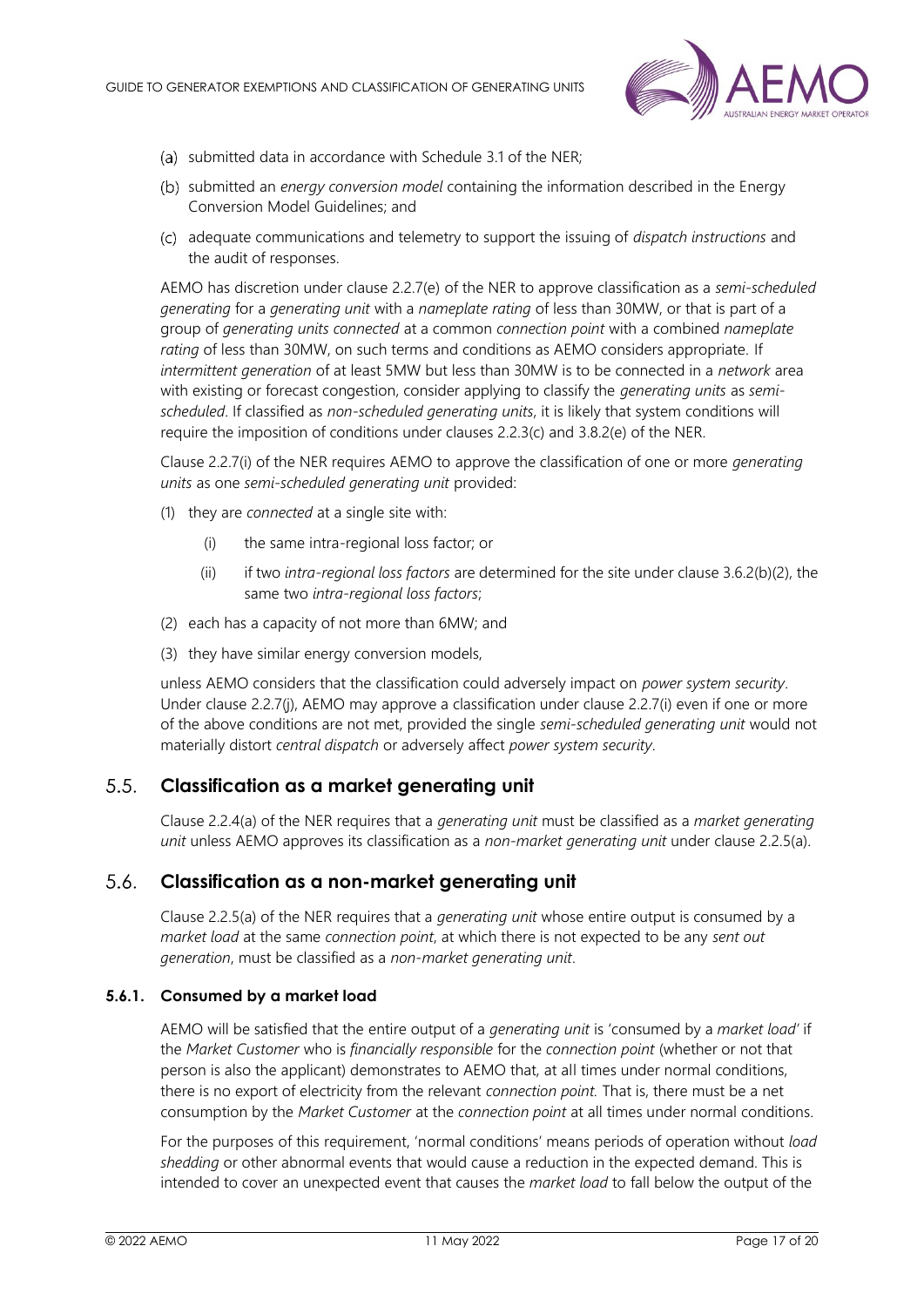

relevant *generating unit*. Flows of electricity to the *network* under these infrequent and unusual circumstances can be tolerated without requiring the *Generator* to be a *Market Generator*.

### **5.6.2. At the same connection point**

The expression 'at the same *connection point*' means that the *market load* and the *generating unit*  effectively need to be *connected* in such a way that the *metering installation* for the common *connection point* registers the net energy flow of the *market load* and the non-market *generation*. *Transmission network* or *distribution network* equipment cannot be used to *connect* the *generating unit* to the *market load.*

# <span id="page-17-0"></span>**6. MARKET GENERATORS REGISTERING AS MARKET CUSTOMERS**

### <span id="page-17-1"></span>**Auxiliary load**

Clause 2.2.4(d) of the NER states that a *Market Generator* must purchase all electricity supplied through the *national grid* to the *Market Generator* at its *connection point* from the *spot market* and pay AEMO for electricity supplied at that *connection point* in accordance with Chapter 3 of the NER.

When read in conjunction with clause 2.2.4(b), AEMO interprets this to mean that a *Market Generator* need not be registered as a *Market Customer* where:

- its purchases of electricity from the *spot market* are made through the same *connection point* through which it exports electricity; and
- (b) the electricity is consumed primarily as auxiliary *load*, being electricity consumed by equipment such as exciters, conveyors, mills or cooling pumps, and by buildings adjacent to a *power station* that service the *power station*.



This may be illustrated by way of example:

#### <span id="page-17-2"></span>**Figure 1 Single point of connection**

In Figure 1, there would be no requirement for the *Market Generator* to be registered as a *Market Customer*.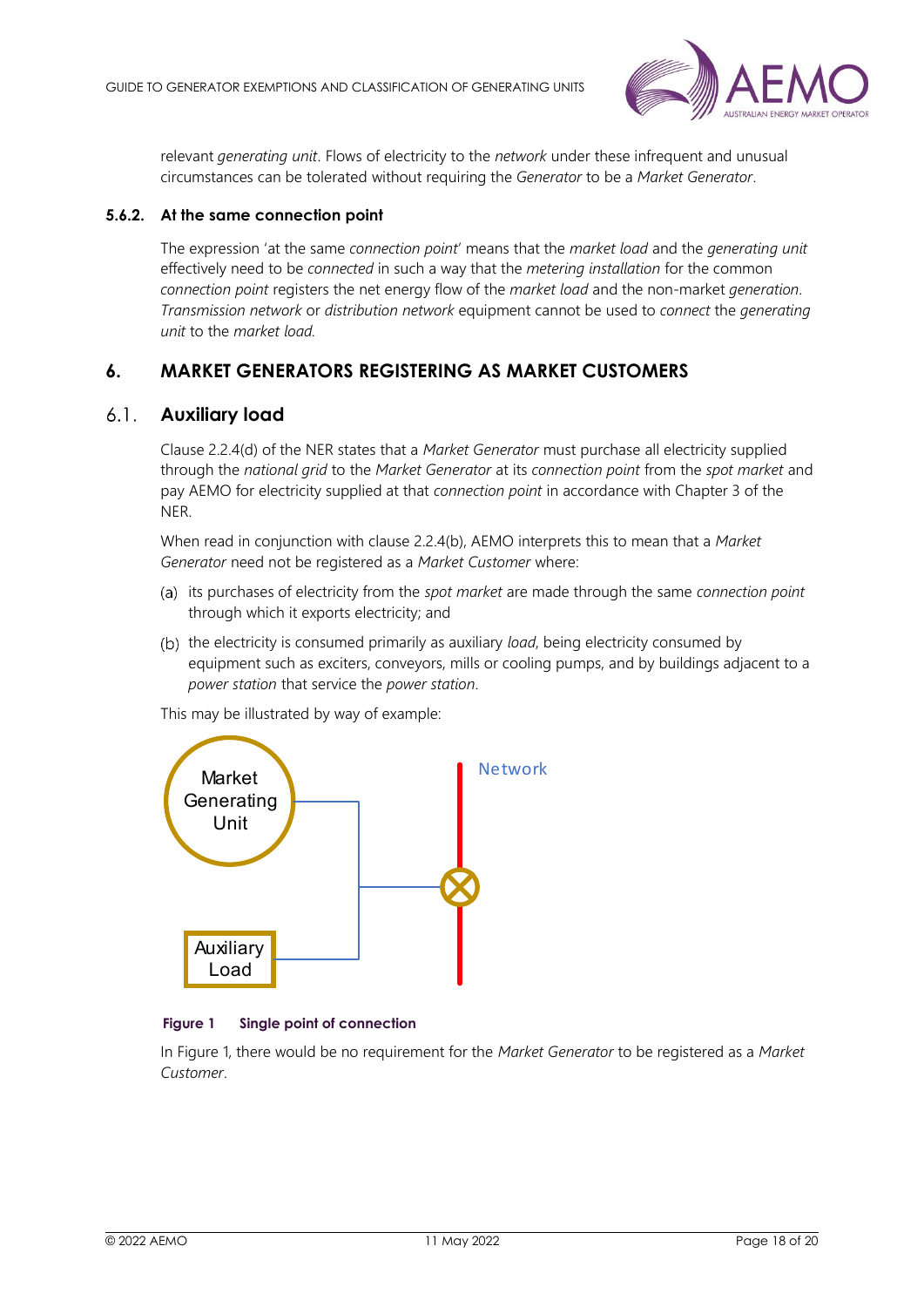

#### <span id="page-18-0"></span> $6.2.$ **Legacy classifications**

There currently exist a number of classifications that AEMO no longer considers to be appropriate.

In the future, the only type of situation where a *Market Generator* can purchase electricity from the *national grid* without also being required to register as a *Market Customer*, is that described in section [6.1.](#page-17-1)

#### <span id="page-18-1"></span> $6.3.$ **Battery systems**

The electricity consumed to charge a battery system intended for subsequent energy production is a primary input and ordinarily treated as a *market load*. However, where a battery system has a *nameplate rating* of less than 5MW, AEMO will consider the electricity consumed to charge the battery system as auxiliary *load*. In these circumstances, separate 'market load' classification is not required for the battery system. 1

To support AEMO's ability to maintain or restore *power system security*, the electricity *generated* or consumed by a battery system of 5MW or more will need to be capable of being *dispatched* by AEMO. To do this, AEMO will require a *Market Generator* to be registered as a *Market Customer* as well, and the *load* represented by the battery system's consumption will need to be classified as a *scheduled load.*

Exceptions may be considered for a battery system that is part of a *generating system* comprising another type of generation, in circumstances where the battery will never be charging from the grid. AEMO will consider a proposal that does not require registration as a Market Customer, provided that appropriate arrangements are put in place for the charging activity to be dispatched through central dispatch for reasons of power system security and adequate operation.

<sup>1</sup> Unless a *Market Customer* is *financially responsible* for the small battery system's connection point, in which case the *Market Customer* would classify it as *market load* rather than a *generating unit*.